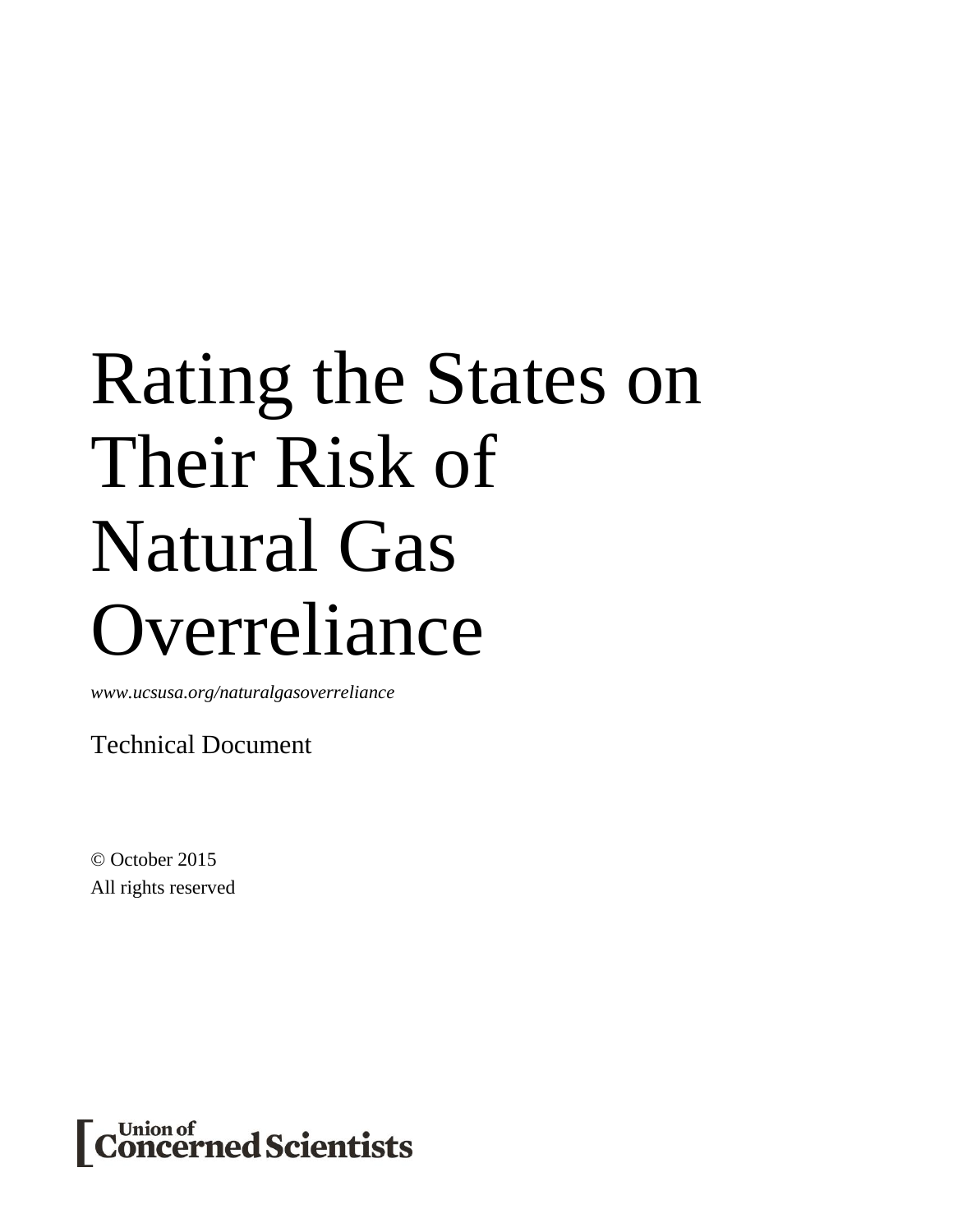*Rating the States on Their Risk of Natural Gas Overreliance* presents the results of an analysis of the current and future potential for natural gas overreliance in the power sector for each of the 50 states. An earlier UCS work (Deyette et al. 2015) examined a range of issues around the risks of natural gas overreliance for electricity generation nationally. This analysis builds on that work with a focus on individual states and a subset of natural gas risks, using multiple metrics to assess those risks.

The text below explains the focus of the analysis, the multiple-metric approach, the details for each metric, and the summary graphics. It also includes a discussion of notes and limitations, and reference materials.

#### **Focus**

*Rating the States* is focused on the financial risks to consumers associated with excessive use of natural gas for electricity generation, with analysis carried out at the state level.

- **Power sector.** The power sector is a subset of the broad range of uses for natural gas, from heating homes and businesses to powering buses to serving as a feedstock for various industrial processes. The power sector has seen rapid change with regard to natural gas usage in recent decades, both in absolute terms and in terms of change within the sector (its portion of overall electricity generation, for example). It has also been the target of substantial investment in new infrastructure due to growing interest in natural gas—in terms of power plants and the pipelines that serve them.
- **Financial risks to consumers.** Natural gas for electricity generation offers potential benefits but also challenges, including environmental and financial, both near- and long-term. For electric ratepayers, financial risks can include those stemming from the volatility of the fuel price, the costs of carbon pollution, and the possibility that investments in natural gas infrastructure (power plants and pipelines) will not pay off, and therefore ratepayers will incur additional costs for such "stranded assets." In some states, vertically integrated electric utilities both generate electricity and serve end users, while other states have restructured their electricity markets to allow for competition in power generation. In theory, the latter approach insulates customers from some generation risks, leaving them instead to be borne by shareholders of generator companies. The distinction between the two types of state markets is not black and white, however, and either type can lead to customers—rather than utility companies, generators, or shareholders—bearing the bulk of the consequences of natural gas overreliance.<sup>1</sup>
- **States**. Some aspects of the energy sector are multi-state, and are therefore the responsibility of the federal government (approval of interstate pipelines and transmission lines, for example). However, many of the signals provided to the private sector about the role of natural gas in the power sector come from state legislatures, governors, public utility commissions, and others (support for fossil fuels, renewable energy, or energy efficiency, for example). Such decisions can influence the scale and scope of private-sector investment in natural gas or other forms of energy.

## **Ratings**

 $\overline{\phantom{a}}$ 

This analysis assesses states based on five metrics focused on natural gas generation, natural gas capacity, and carbon emissions, either in absolute terms or as a function of some other parameter (overall electricity generation, for example). For each metric, threshold levels identify a high level of risk of overreliance associated with the metric, a moderate level, and a low level.

Rather than attempting to identify what an ideal state looks like with regard to low-risk natural gas use, this analysis points to some aspects of risk of natural gas overreliance, and examines which states exhibit characteristics that suggest higher levels of such risk.

<sup>&</sup>lt;sup>1</sup> In December 2014, for example, Florida's public service commission allowed Florida Power & Light Co. to pass on to electricity customers costs (or savings) associated with an investment in natural gas hydraulic fracturing operations in Oklahoma (Testa 2014). In October 2015, the Massachusetts Department of Public Utilities found that electric utilities in that state can enter into long-term contracts with natural gas pipeline companies (Sullivan 2015).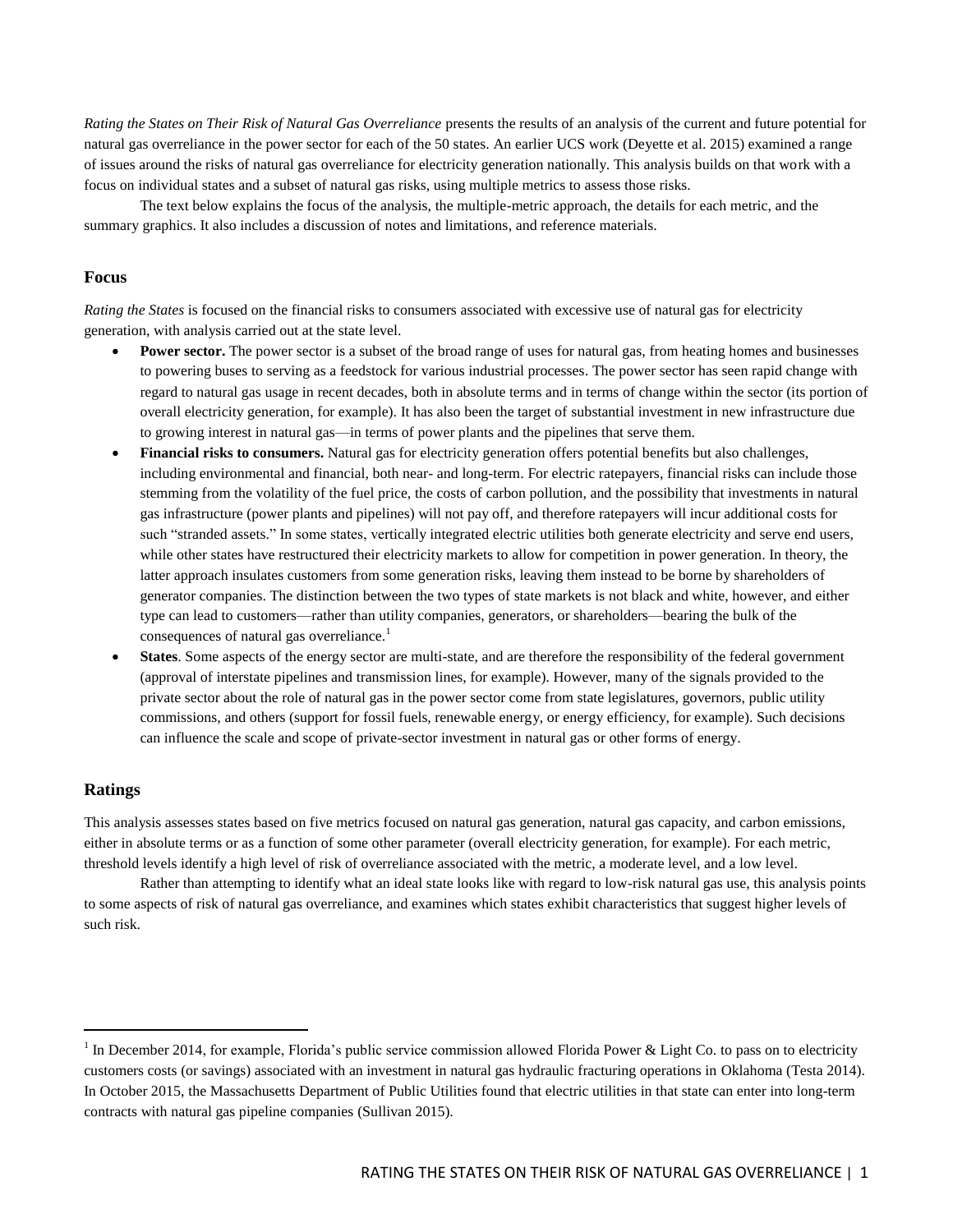## **Metrics**

The metrics selected for this analysis are aimed at assessing a range of aspects of each state's current and prospective natural gas usage for electricity generation.

## **METRIC 1. NATURAL GAS GENERATION AS A SHARE OF IN-STATE ELECTRICITY PRODUCTION (2014)**

Electricity can be generated from a range of fuels, and most states—like the nation as a whole—produce electricity using a mix of resources, including coal, natural gas, nuclear, and renewables. One indicator of how reliant a state is on natural gas is to compare how much of its in-state electricity generation comes from natural gas versus all other fuels. The more a state's electricity mix is dominated by natural gas, the more consumers in that area can expect to be exposed to the fuel's near- and long-term economic risks, including price volatility. This metric involves calculating the portion of each state's in-state electricity production generated using natural gas.

**Source:** Electricity Information Administration (EIA 2015a)

**Data:** Net generation from electricity power plants, annual, by state and fuel type, 2014 (preliminary)

**Analysis:** For each state, we calculated the percent of electricity generation from natural gas in 2014 by dividing the megawatt-hours (MWh) generated using natural gas by the total MWh generated using all fuels. In 2014, the EIA reported only one region (Washington, DC) not generating any electricity, and two regions not generating electricity from natural gas (Hawaii and Washington, DC). Wyoming was listed as "NM" for "not meaningful" natural gas generation based on preliminary 2014 results.<sup>2</sup> We assigned Hawaii, Washington, DC, and Wyoming a risk rating of "Low."

**Threshold setting:** States with 50 percent or more of their 2014 in-state electricity generation coming from natural gas were assigned a risk rating of "High." State portfolios ranging from 25 to 49 percent were rated as "Moderate," and states with less than 25 percent of their in-state electricity generation coming from natural gas were rated as "Low." Overall, 26.2 percent of the electricity generated in the United States in 2014 came from natural gas.

## **METRIC 2. INCREASE IN PERCENT OF IN-STATE ELECTRICITY GENERATION FUELED BY NATURAL GAS (2008–2014)**

Natural gas has undergone rapid growth in the electric power sector over the past decade, including to replace large amounts of coal to serve electricity needs on a fairly constant basis (that is, to provide "baseload" generation). From 2008 to 2014, natural gas jumped from generating 20.2 percent of the national electricity mix to 26.2 percent, while coal slid from 49.5 percent to 39.9 percent over the same period. In some states, the shift in natural gas generation was even greater. As a result, electricity consumers in these states now have a rapidly growing share of their electricity coming from a historically volatile fuel, which increases their exposure to natural gas price volatility. This metric measures the change in percent of natural gas in a state's electricity generation portfolio from 2008 to 2014.

**Source:** Electricity Information Administration (EIA 2015a)

**Data:** Net generation from electricity power plants, annual, by state and fuel type, 2008 and 2014 (preliminary)

**Analysis:** For each state, we calculated the percent of electricity generation from natural gas in 2008 and 2014 by dividing the MWh generated using natural gas by the total MWh generated using all fuels. We then subtracted the 2008 value from the 2014 value to arrive at the change in percent. In 2014, the EIA reported only one region (Washington, DC) not generating any electricity, and two regions not generating electricity from natural gas (Hawaii and Washington, DC).

 $\overline{\phantom{a}}$ 

<sup>&</sup>lt;sup>2</sup> For reference, over the previous five years Wyoming's generation from natural gas ranged from 37 to 99 MWh per year, representing less than 1 percent of its total annual electricity generation.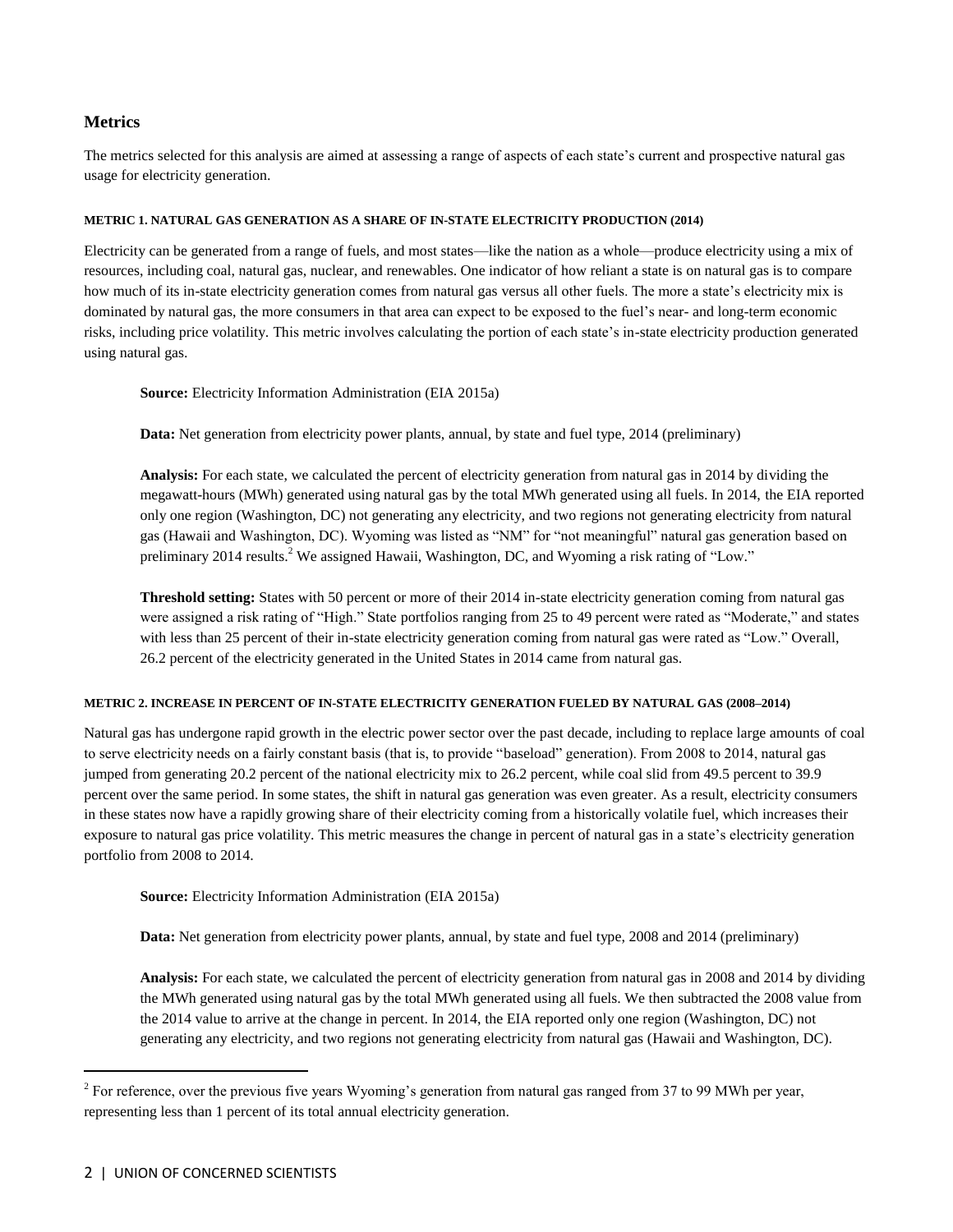Wyoming was listed as "NM" for "not meaningful" natural gas generation based on preliminary 2014 results. In 2008, Hawaii, North Dakota, and Washington, DC, were all recorded as not generating electricity from natural gas. We assigned Hawaii, North Dakota, Washington, DC, and Wyoming a risk rating of "Low."

**Threshold setting:** States increasing the share of natural gas in their electricity generation portfolios by 10 or more percentage points between 2008 and 2014 were assigned a risk rating of "High." States with gains ranging from 5 to 9 percentage points were rated as "Moderate," and states undergoing a change of less than 5 percentage points were rated as ―Low.‖ Overall, the percent of natural gas in the national generation mix increased by about 6 points over the same period.

#### **METRIC 3. NATURAL GAS CAPACITY AS A SHARE OF POWER PLANTS BEING BUILT (2014–2017)**

Power providers, regulators, and elected officials in each state need to plan their future electricity resource mix based on projected increases in demand, scheduled power plant retirements, and reliability needs. One indication of an increasing reliance on natural gas can be captured by analyzing the share of new electricity generating capacity based on natural gas that is expected to come online within the next several years. Significant additions of natural gas capacity may lock states in to investments in power plants and pipelines, whose costs and losses when idled, underused, or abandoned may be passed through to customers. This metric assesses the portion of new power plant capacity coming online between 2014 and 2017 that is fueled by natural gas.

**Source:** SNL Financial (2015)

**Data:** Asset data for power plant units scheduled to be in service between 2014 and 2017, with a build phase development status of "Completed," "Construction Begun," or "Advanced Development;" asset data for power plant units undergoing fuel conversion from coal to natural gas between 2014 and 2017.

**Analysis:** For each state, we calculated the generating capacity from natural gas power plant units being built and expected to be in service between 2014 and 2017. We also calculated the additional generating capacity as a result of power plant unit conversions from coal to natural gas during the same period. We then added these two values and divided the result by the total new generating capacity and coal-to-gas conversions between 2014 and 2017.The result is the percentage of natural gas as a share of new generating capacity.

**Threshold setting:** States in which 50 percent or more of new capacity is to be based on natural gas (new power plants or coal-to-gas conversions) between 2014 and 2017 were assigned a risk rating of "High." States ranging from 25 to 49 percent were rated as "Moderate," and states with natural gas accounting for less than 25 percent of new in-state capacity were rated as "Low." Overall, 56 percent of the generating capacity being built in the United States during this time frame is expected to be fueled by natural gas.

## **METRIC 4. TOTAL PROJECTED NATURAL GAS CAPACITY IN 2017**

Some states already have a significant amount of natural gas capacity, and this total is set to increase in many states given the construction of new natural gas power plants and coal-to-gas conversions already under way. By looking at the absolute value of electricity generating capacity fueled by natural gas, this metric shows several states at risk of relying heavily on natural gas. The greater the generation capacity based on natural gas, the more consumers are at risk of exposure to the negative consequences associated with plants and other infrastructure becoming underused, idled, or even abandoned over time. This metric is based on each state's total projected natural gas capacity in 2017.

**Source:** Electricity Information Administration (EIA 2015b), SNL Financial (2015)

Data: From the EIA, "Existing capacity by energy source, by producer, by state back to 2000 (annual data from the EIA-860);" from SNL, asset data for power plant units in service between 2014 and 2017 with a status of "Completed,"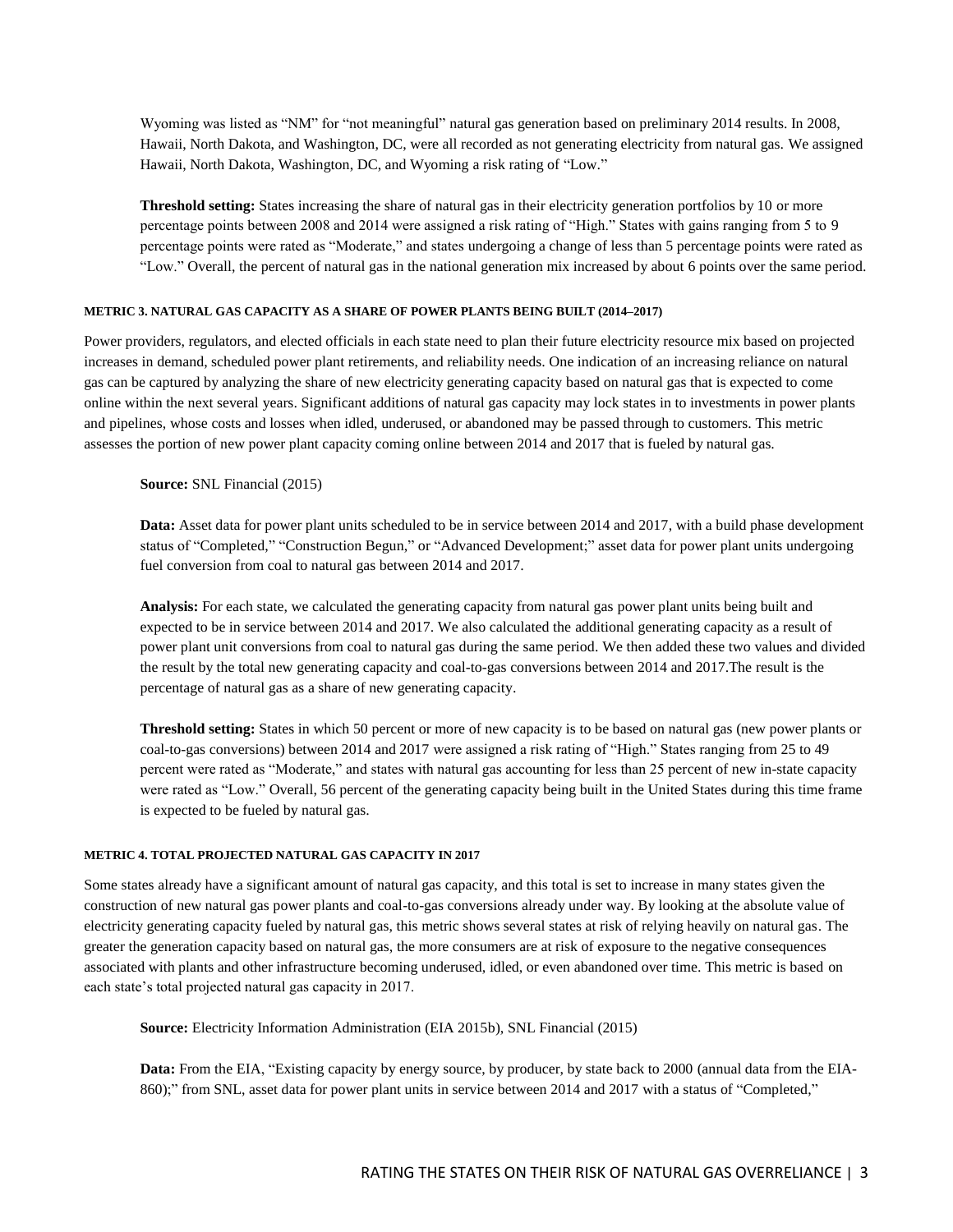―Construction Begun,‖ or ―Advanced Development;‖ asset data for power plant units switching from coal to gas between 2014 and 2017.

**Analysis:** For each state, we calculated existing natural gas capacity in 2013 across the entire electric power sector, generating capacity from natural gas being built and expected to be in service between 2014 and 2017, and generating capacity that will be in service between 2014 and 2017 as a result of conversions from coal to natural gas. We added these three values to arrive at the total electric capacity projected to be fueled by natural gas in 2017.

**Threshold setting:** States with a total natural gas generating capacity of 10,000 megawatts (MW) or more were assigned a risk rating of "High." For reference, 10,000 MW of natural gas generating capacity is capable of powering several million households. States ranging from 5,000 to 9,999 MW were rated as "Moderate," and states with less than 5,000 MW of total natural gas generating capacity in 2017 were rated as "Low."

#### **METRIC 5. POWER SECTOR CARBON DIOXIDE EMISSIONS (2013)**

As the single largest contributor of global warming emissions in the United States (and with a range of viable low-carbon alternatives available to it), the electric power sector has a major role to play in reducing the carbon intensity of the national economy. With the recent issuance of the Environmental Protection Agency's Clean Power Plan, states must now choose how they will meet the plan's carbon-reduction requirements for power plant emissions. Critically, although natural gas burns cleaner than coal for electricity generation, even a wholesale shift from coal to natural gas would be insufficient to meet long-term climate goals, as natural gas still emits significant emissions upon combustion (Fleischman, Sattler, and Clemmer 2013). For states with particularly high carbon emissions, then, an existing or developing overreliance on natural gas means that more drastic action will be required over the long term to continue reducing carbon emissions. In the interim, electricity consumers in those states will be forced to pay for shortsighted decisions their states are making today. This metric assesses the total carbon dioxide emissions released by the electric power sector in each state in 2013.

**Source:** Electricity Information Administration (EIA 2015c)

**Data:** U.S. electric power industry estimated emissions by state, 1990–2013 (EIA-767, EIA-906, EIA-920, EIA-923)

**Analysis:** For each state, the EIA provides annual data on carbon dioxide, sulfur dioxide, and nitrogen oxide emissions released by type of power producer and energy source. We pulled carbon dioxide data for the entire electric power industry across all energy sources in 2013. Each data point was converted from metric tons to million metric tons (MMT).

**Threshold setting:** States with total electric power industry emissions of 50 MMT or more of carbon dioxide in 2013 were assigned a risk rating of "High," while states emitting between 25 and 49 MMT were rated as "Moderate," and those emitting less than 25 MMT were rated as "Low."

#### **SUMMARY METRIC: STATES AT HIGHEST RISK OF NATURAL GAS OVERRELIANCE**

Each metric within this analysis is intended to stand on its own as an indicator of a state's exposure to one of the multiple risks associated with natural gas overreliance. However, the metrics can also be viewed in aggregate to better appreciate the constellation of risk factors that a state may face. Because the metrics are designed to gauge different aspects of risk exposure, a state with multiple "High" risk ratings may be exposing its electricity consumers to more risks associated with natural gas than a state with a single "High" risk rating.

Further, there are some states that just miss a "High" rating but are still exposing their consumers to greater risks than others; therefore, a consideration of states' "Moderate" ratings in combination with their "High" designations can provide a more complete picture of their potential for overreliance on natural gas.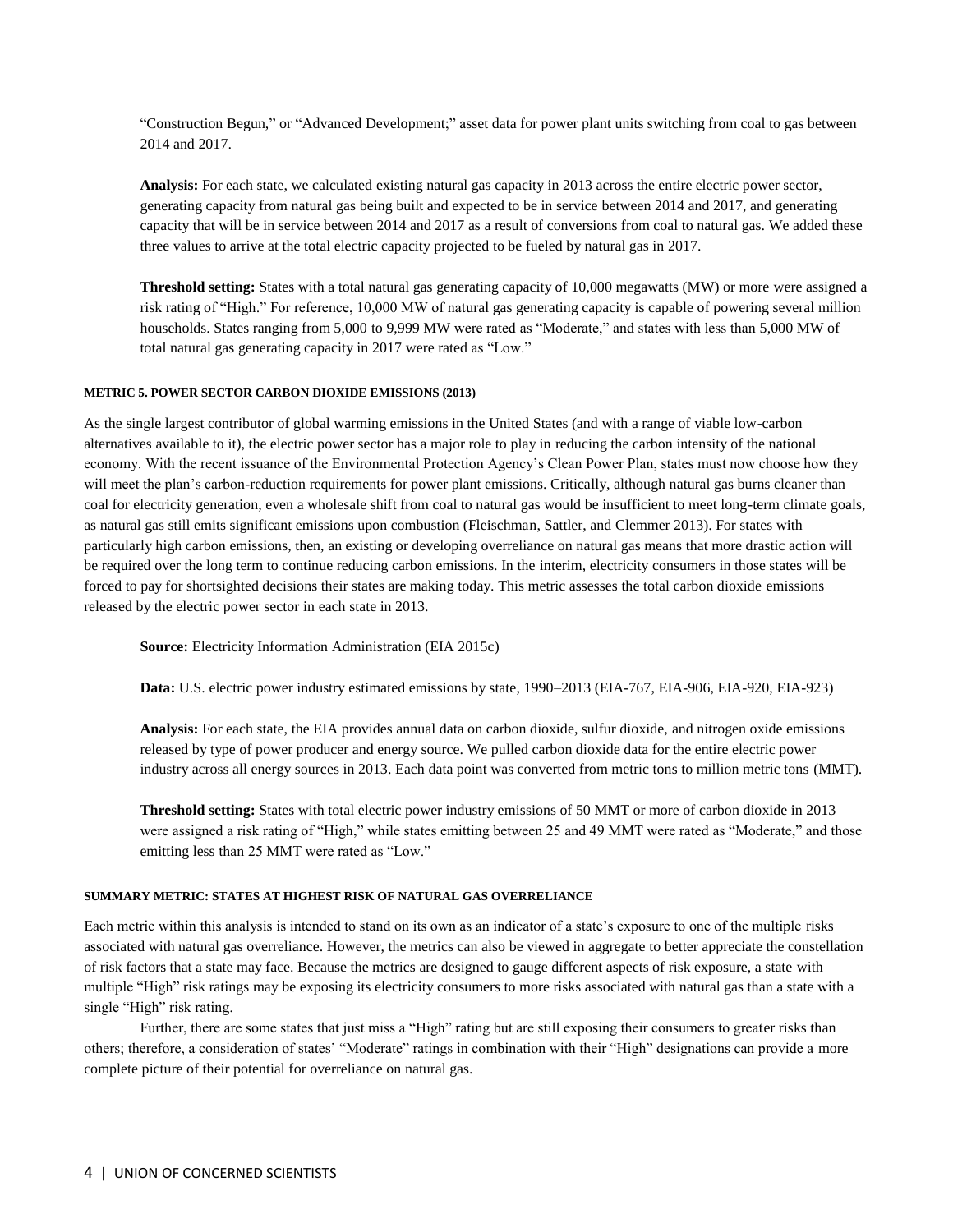# **Data Table**

*Dark red indicates "High" risk rating, medium red indicates "Moderate", and pink indicates "Low".*

|                             |           |                 |                 |                |                 | Number of                    | <b>Number of</b>                  |
|-----------------------------|-----------|-----------------|-----------------|----------------|-----------------|------------------------------|-----------------------------------|
| <b>State</b>                | Metric 1  | <b>Metric 2</b> | Metric 3        | Metric 4       | <b>Metric 5</b> | "High" Risk<br>Ratings       | "Moderate"<br><b>Risk Ratings</b> |
| Alabama                     | 32%       | 17.2            | 98%             | 14,200         | 67.0            | 4                            | $\mathbf{1}$                      |
| Alaska                      | 51%       | $-9.9$          | 89%             | 1,400          | 3.8             | $\overline{2}$               |                                   |
| <b>Arizona</b>              | 24%       | $-8.3$          | 66%             | 14,600         | 55.3            | 3                            | $\overline{\phantom{0}}$          |
| Arkansas                    | 16%       | 0.3             | 0%              | 6,200          | 37.3            | $\frac{1}{2}$                | 2                                 |
| California                  | 58%       | 2.5             | 22%             | 46,300         | 57.3            | 3                            |                                   |
| Colorado                    | 23%       | $-2.6$          | 53%             | 6,600          | 39.4            | $\mathbf{1}$                 | $\overline{2}$                    |
| <b>Connecticut</b>          | 42%       | 16.2            | 6%              | 3,100          | 8.7             | $\mathbf{1}$                 | $\mathbf{1}$                      |
| <b>Delaware</b>             | 83%       | 63.4            | 100%            | 2,600          | 4.7             | 3                            |                                   |
| <b>District of Columbia</b> | <b>NA</b> | 0.0             | 0%              | $\blacksquare$ | 0.0             | $\qquad \qquad \blacksquare$ |                                   |
| <b>Florida</b>              | 62%       | 14.1            | 89%             | 39,500         | 108.4           | 5                            | $\overline{a}$                    |
| Georgia                     | 33%       | 23.4            | 56%             | 16,700         | 56.8            | 4                            | $\mathbf{1}$                      |
| Hawaii                      | 0%        | 0.0             | 0%              |                | 7.4             | $\qquad \qquad \blacksquare$ |                                   |
| Idaho                       | 17%       | 2.2             | 4%              | 1,100          | 1.9             |                              |                                   |
| <b>Illinois</b>             | 2%        | 0.5             | 73%             | 15,600         | 97.8            | 3                            |                                   |
| <b>Indiana</b>              | 8%        | 5.6             | 75%             | 7,000          | 98.9            | $\overline{2}$               | $\overline{2}$                    |
| lowa                        | 2%        | $-1.7$          | 52%             | 3,700          | 39.2            | 1                            | 1                                 |
| <b>Kansas</b>               | 3%        | $-1.5$          | 23%             | 4,800          | 33.1            |                              | $\mathbf{1}$                      |
| Kentucky                    | 3%        | 1.7             | 86%             | 6,900          | 85.3            | $\overline{2}$               | $\mathbf{1}$                      |
| Louisiana                   | 43%       | 7.4             | 100%            | 20,100         | 58.3            | 3                            | $\overline{2}$                    |
| <b>Maine</b>                | 35%       | $-10.4$         | 0%              | 1.700          | 3.7             | $\overline{a}$               | 1                                 |
| Maryland                    | 6%        | 1.8             | 87%             | 4,100          | 18.9            | $\mathbf{1}$                 |                                   |
| <b>Massachusetts</b>        | 58%       | 7.9             | 71%             | 6,700          | 14.7            | 2                            | 2                                 |
| Michigan                    | 11%       | 2.1             | 71%             | 12,200         | 67.2            | 3                            | $\overline{a}$                    |
| Minnesota                   | 7%        | 1.5             | 19%             | 5,100          | 29.3            | $\qquad \qquad \blacksquare$ | 2                                 |
| <b>Mississippi</b>          | 60%       | 16.0            | 94%             | 12,000         | 22.6            | $\overline{4}$               |                                   |
| <b>Missouri</b>             | 4%        | $-1.3$          | 49%             | 5,500          | 78.3            | 1                            | 2                                 |
| Montana                     | 2%        | 1.6             | 7%              | 400            | 17.0            | $\overline{\phantom{a}}$     |                                   |
| Nebraska                    | 1%        | $-1.3$          | 0%              | 1,900          | 28.0            | $\overline{a}$               | 1                                 |
| Nevada                      | 63%       | $-5.0$          | 0%              | 7,400          | 15.7            | $\mathbf{1}$                 | $\mathbf{1}$                      |
| <b>New Hampshire</b>        | 22%       | $-8.6$          | 0%              | 1,200          | 3.4             |                              |                                   |
| <b>New Jersey</b>           | 45%       | 13.4            | 95%             | 12,800         | 15.8            | 3                            | $\mathbf{1}$                      |
| <b>New Mexico</b>           | 27%       | 6.0             | 13%             | 3,400          | 28.5            | $\overline{a}$               | 3                                 |
| <b>New York</b>             | 40%       | 8.3             | 73%             | 19,500         | 33.5            | $\overline{2}$               | 3                                 |
| <b>North Carolina</b>       | 23%       | 19.3            | 0%              | 10,700         | 56.9            | 3                            |                                   |
| <b>North Dakota</b>         | 0%        | 0.0             | 31%             | 600            | 30.3            | $\overline{\phantom{m}}$     | $\overline{2}$                    |
| Ohio                        | 18%       | 15.9            | 89%             | 11,900         | 102.5           | 4                            |                                   |
| Oklahoma                    | 38%       | $-6.1$          | 21%             | 14,200         | 46.3            | $\mathbf 1$                  | $\overline{2}$                    |
| Oregon                      | 21%       | $-7.6$          | 82%             | 3,700          | 9.5             | 1                            | $\overline{\phantom{a}}$          |
| Pennsylvania                | 24%       | 15.2            | $\frac{9}{7\%}$ | 15,800         | 108.7           | $\overline{4}$               | $\overline{\phantom{a}}$          |
| Rhode Island                | 95%       | $-2.4$          | 0%              | 1,700          | 2.8             | 1                            | $\overline{\phantom{a}}$          |
| <b>South Carolina</b>       | 12%       | 6.0             | 99%             | 5,800          | 28.8            | $\mathbf 1$                  | 3                                 |
| South Dakota                | 4%        | 0.4             | 0%              | 1,000          | 3.2             | $\overline{\phantom{a}}$     | $\overline{\phantom{a}}$          |
| <b>Tennessee</b>            | 8%        | 7.3             | 1%              | 5,200          | 38.1            | $\blacksquare$               | 3                                 |
| Texas                       | 42%       | $-1.5$          | 58%             | 77,000         | 257.5           | 3                            | 1                                 |
| Utah                        | 18%       | 2.5             | 42%             | 2,700          | 35.7            | $\overline{\phantom{a}}$     | $\overline{2}$                    |
| Vermont                     | 0%        | 0.0             | 0%              | $\blacksquare$ | 0.0             | $\blacksquare$               | ÷,                                |
| Virginia                    | 28%       | 14.3            | 98%             | 12,500         | 34.7            | 3                            | $\overline{2}$                    |
| Washington                  | 10%       | 0.7             | 0%              | 3,400          | 12.5            |                              | $\overline{\phantom{a}}$          |
| <b>West Virginia</b>        | 1%        | 0.6             | 0%              | 1,100          | 68.9            | $\mathbf{1}$                 | $\overline{\phantom{0}}$          |
| Wisconsin                   | 13%       | 5.1             | 94%             | 6,500          | 47.7            | 1                            | 3                                 |
| Wyoming                     | <b>NM</b> | <b>NA</b>       | 100%            | 300            | 50.7            | $\overline{2}$               | $\overline{\phantom{a}}$          |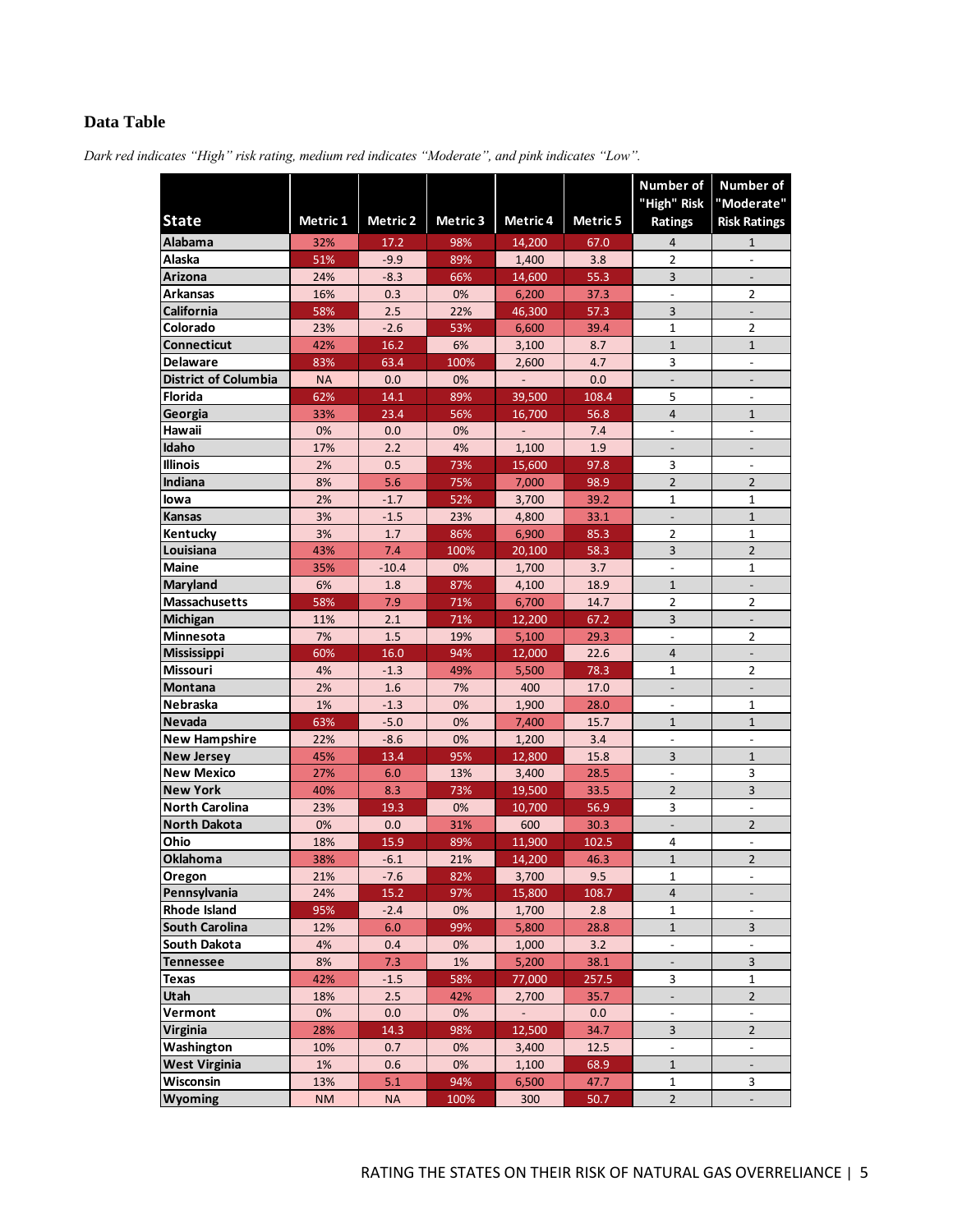## **Notes and Limitations**

This analysis is focused on the financial risks facing consumers living in states that are, or are moving toward being, overly reliant on natural gas for electricity generation. The analysis focuses on the state level because, as noted above, many of the decisions that shape the electric sector are made at the state level. States are not, for the most part, islands when it comes to electricity generation and consumption, however; indeed, states commonly import and export electricity across state lines. Data about such imports and exports are generally available only as net flows, however, without a breakdown of shares of specific fuel sources in such flows (that is, what type of power plant generated the electricity flowing across a particular state boundary). A state's electricity generation portfolio may therefore not be perfectly representative of the fuel mix of electricity actually consumed within a state's borders, and consumers may be exposed to fewer or greater risks of natural gas overreliance than their state's own generation portfolio would suggest.

The purposefully tight scope of this analysis means that indicators are also limited in their capacity to capture broader risks to consumers from their state's overreliance on natural gas, making the analysis a conservative estimate of the risks facing consumers. Major environmental challenges associated with natural gas production and transport, for example, are not included. Should the issue of methane leakage over the life cycle of natural gas use remain insufficiently resolved, for example, states (and their consumers) may need to contend with higher costs due to higher greenhouse gas emissions being associated with the fuel.

This analysis also does not attempt to identify the ideal role for natural gas within a state's generation portfolio. Instead, it works to identify those states in—or heading toward—a position of overreliance. Given that, indicators actively identify those states exhibiting the highest risk levels, but do not identify any states as definitively "overreliant" on natural gas. Conversely, states without broad indications of risk of overreliance on natural gas are not necessarily free of reliance and risk. Also, states with low natural gas usage (and risk) by most measures may be in such a position because of heavy dependence on coal generation, which presents a host of problems and risks of its own.

#### **Acknowledgments**

This project was made possible in part through the generous support of Common Sense Fund, Energy Foundation, The William and Flora Hewlett Foundation, The Joyce Foundation, and Wallace Genetic Foundation, Inc.

For their expert review of the analysis, we thank Peter Shattuck (Acadia Center) and N. Jonathan Peress (EDF). We also thank UCS staff members who provided important input on the analysis and presentation, including Angela Anderson, Rachel Cleetus, Steve Clemmer, Jeff Deyette, Kathleen Rest, Megan Rising, Ashley Siefert, and Laura Wisland. Finally, we thank Audrey Eyring and Matt Heid for inspiring the graphical approach, Bryan Wadsworth for making the presentation more readable, Tyler Kemp-Benedict for making it more beautiful, and Colleen MacDonald and Beaconfire for making it broadly accessible.

The opinions expressed herein do not necessarily reflect those of the organizations that funded the work or the individuals who reviewed it. The Union of Concerned Scientists bears sole responsibility for the content.

This analysis was conducted by Paula Garcia, Julie McNamara, John Rogers, and Muye Ru.